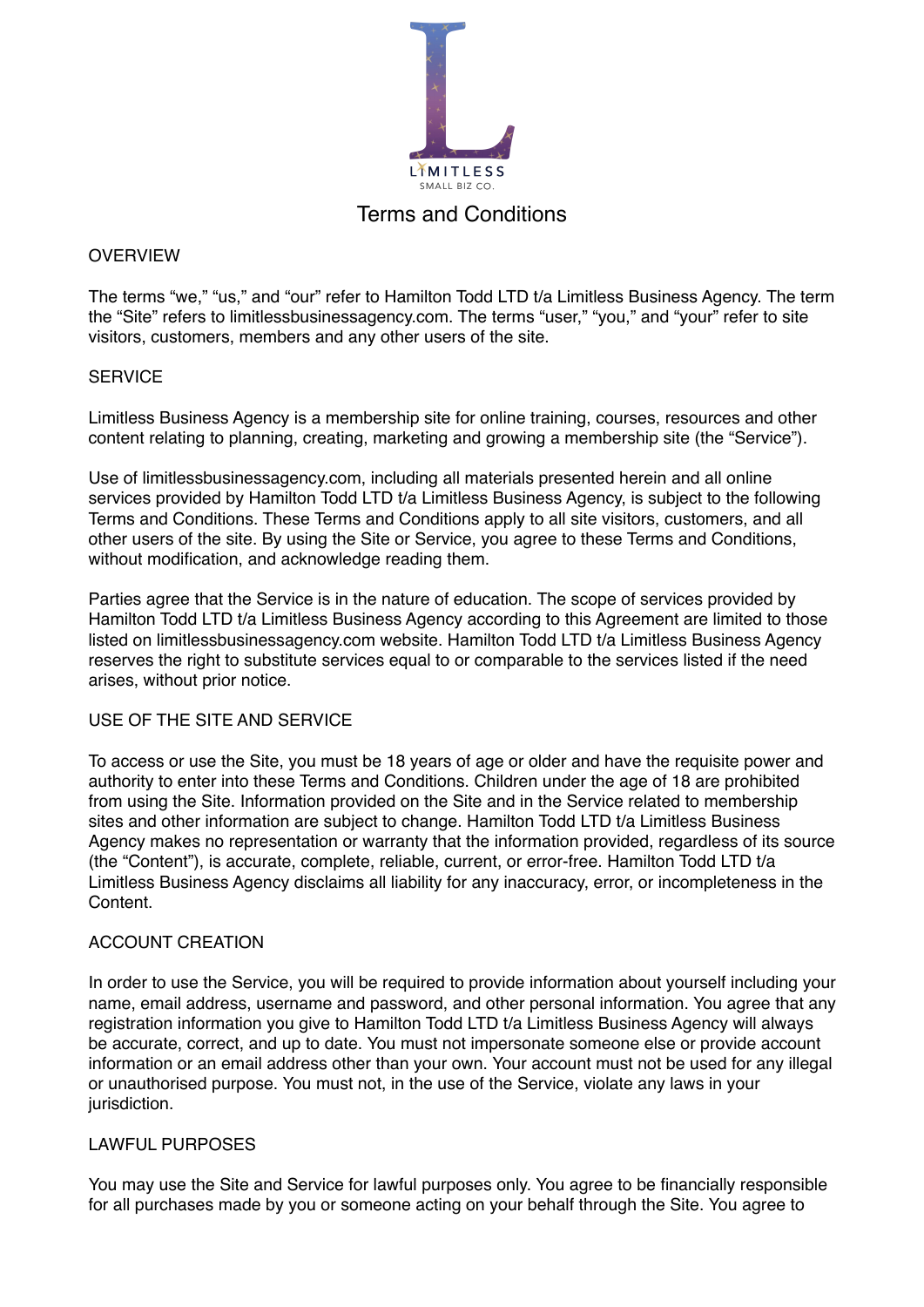use the Site and to purchase services or products through the Site for legitimate, non-commercial purposes only. You shall not post or transmit through the Site any material which violates or infringes the rights of others, or which is threatening, abusive, defamatory, libellous, invasive of privacy or publicity rights, vulgar, obscene, profane, or otherwise objectionable, contains injurious formulas, recipes, or instructions, which encourages conduct that would constitute a criminal offence, give rise to civil liability, or otherwise violate any law.

## REFUSAL OF SERVICE

The Services are offered subject to our acceptance of your order or requests. We reserve the right to refuse service to any order, person or entity, without the obligation to assign reason for doing so. No order is deemed accepted by us until payment has been processed. We may at any time change or discontinue any aspect or feature of the Site or Service, subject to us fulfilling our previous responsibilities to you based on acceptance of your payment.

## ORDER CONFIRMATION

We will email you to confirm the placement of your order and with details concerning product delivery and ongoing payments. In the event that there is an error in this email confirmation, it is your responsibility to inform us as soon as possible.

# DURATION OF AGREEMENT

Once confirmed, we will provide you access to the purchased Service. You agree and understand that access to the Service may at times be influenced and affected by third parties that we use to provide the Service (web hosting, membership site plugins, etc.). You agree and understand that no breach of contract action may be initiated against Hamilton Todd LTD t/a Limitless Business Agency when there are reasonable delays in the access of the Service.

Hamilton Todd LTD t/a Limitless Business Agency reserves the right to terminate the Service, and or access to certain features of the Service, with or without prior notice to you. We will make reasonable efforts to provide notice but is not required to do so under the terms of this agreement.

Lifetime Access is for the lifetime of the Service. If for any reason, Hamilton Todd LTD t/a Limitless Business Agency should dissolve or cease to exist, then your access to the Service terminates.

If you are paying on a monthly subscription this allows you access to the Service for 30 days. Failure to pay your monthly subscription payment will result in access to the Service being stopped.

For annual subscriptions you will receive 365 days access. You may cancel the automatic renewal of your annual subscription at any time and your access to the Site will end at the end of the current contracted term.

### CANCELLATIONS & REFUNDS

### Product:

The returns policy lasts 28 days from the day you receive your item/s. This is 14 day cooling off period in which you must email [management@limitlessbusinessagency.com](mailto:management@limitlessbusinessagency.com) to notify us of your wish to return, and a 14 day period for you return to make it's way back to us. Your items must arrive at the returns address by the 28th day.

All returned items must be in original packaging and original state, with tags/labels still intact. Items must not be used, damaged, marked, scented or have animal fur intact.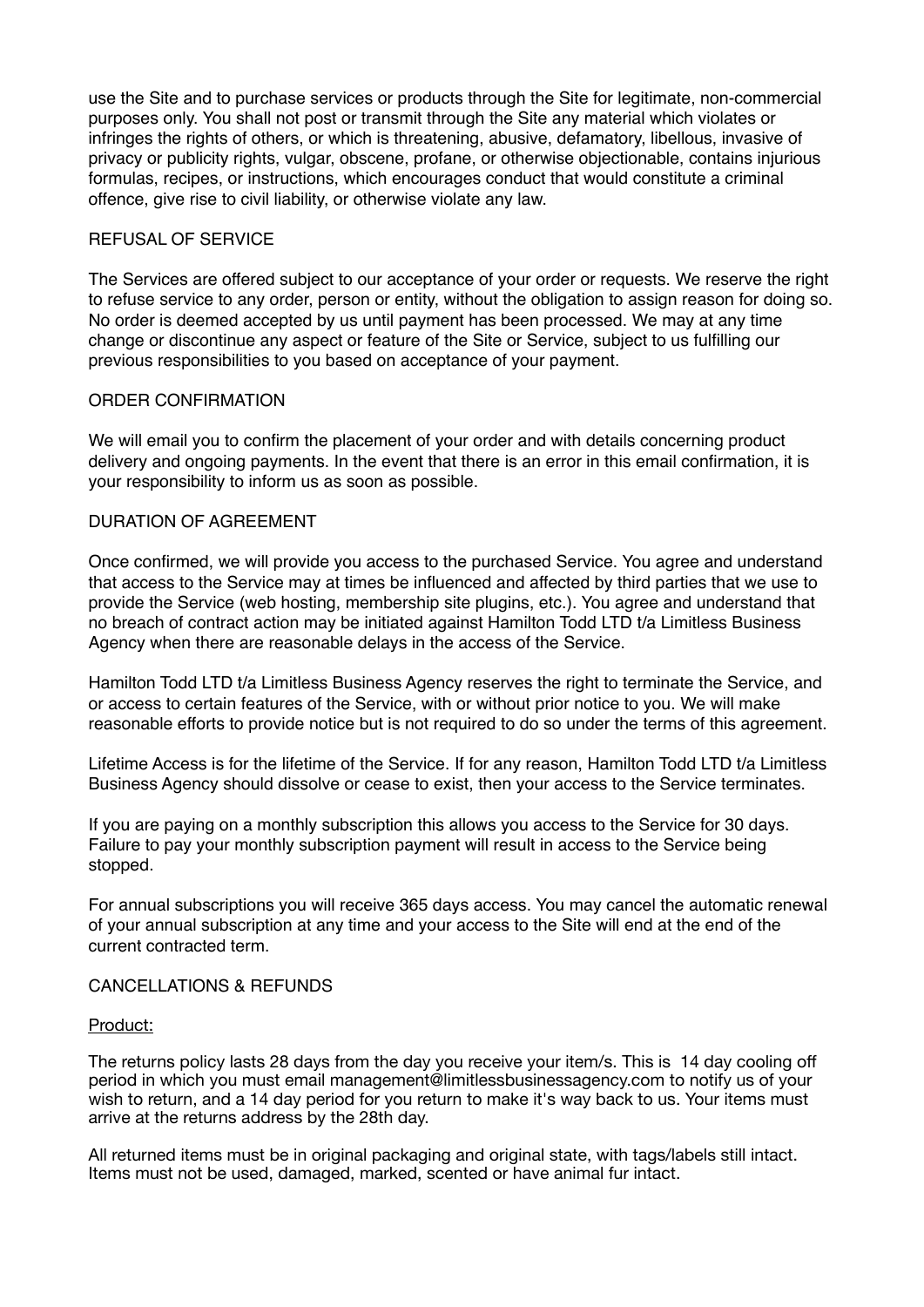Returns parcels are the responsibility of the customer until it reaches our returns address. Tracking is therefore strongly advised.

RETURN ADDRESS:

Limitless Business Agency 49 Harland Road Lincoln LN2 4GW

### Club VIBO:

We offer a 14 day money-back guarantee with your subscription to Club VIBO. You can cancel your subscription at any time by emailing management@limitlessbusinessagency.com.

If your request to cancel your subscription is within the  $1<sup>st</sup>$  and the  $14<sup>th</sup>$  day of the first month of your subscription, you are entitled to a refund for that monthly period. After the first 14 days, the cancellation will be processed but no refund will be actioned. Once cancellation has been requested, you will be removed from the Facebook Group within 24 hours.

It is entirely your responsibility to ensure that you cancel your account in good time should you no longer require the Service and do not wish to be billed further.

## PRODUCT DESCRIPTION

We endeavour to describe and display the Service as accurately as possible. While we try to be as clear as possible in explaining the Service, please do not accept that the Site is entirely accurate, current, or error-free. From time to time we may correct errors in pricing and descriptions. We reserve the right to refuse or cancel any order with an incorrect price listing.

### MATERIAL YOU SUBMIT TO THE SITE

You shall not upload, post or otherwise make available on the Site any artwork, photos, or other materials (collectively "Materials") protected by copyright, trademark, or other proprietary right without the express written permission of the owner of the copyright, trademark, or other proprietary right, and the burden of determining that any Materials are not so protected rests entirely with you. You shall be liable for any damage resulting from any infringement of copyrights, trademarks, or other proprietary rights, or any other harm resulting from such a submission. For all Materials submitted by you to the Site, you automatically represent or warrant that you have the authority to use and distribute the Materials, and that the use or display of the Materials will not violate any laws, rules, regulations, or rights of third parties.

As a feature of the Service, Hamilton Todd LTD t/a Limitless Business Agency may provide access to a community or social media platforms in conjunction with the Service. Hamilton Todd LTD t/a Limitless Business Agency is not required to provide a community platform, and has complete discretion with regards to the platform, and the nature of the interaction, dependent on the Service.

You agree that your use of these community and social media platforms is a privilege and Hamilton Todd LTD t/a Limitless Business Agency may limit or deny access to these platforms for misconduct that includes but is not limited to being inappropriate, rude, violent, or threatening. Hamilton Todd LTD t/a Limitless Business Agency will make reasonable efforts to provide notice to you with regards to inappropriate or unapproved content that you have placed within the voluntarily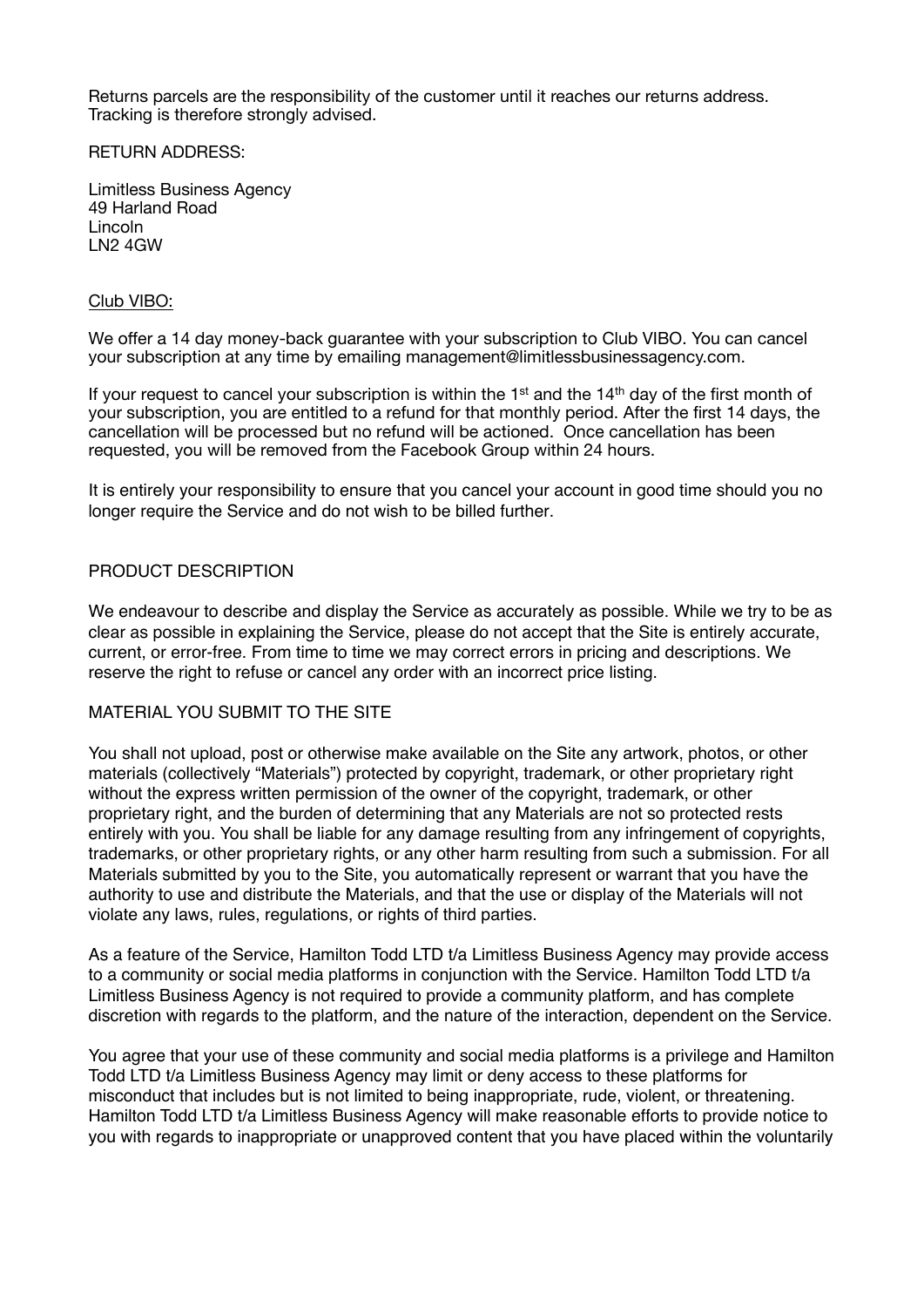provided community and social media platform. Hamilton Todd LTD t/a Limitless Business Agency is not required to provide notice, and reserves all rights to take immediate and appropriate action to protect the Hamilton Todd LTD t/a Limitless Business Agencys's brand and image integrity.

# INTELLECTUAL PROPERTY RIGHTS TO YOUR MATERIALS

We claim no intellectual property rights over the material you supply to Hamilton Todd LTD t/a Limitless Business Agency. You retain copyright and any other rights you may rightfully hold in any content that you submit through the Site or Service. Content you submit to Hamilton Todd LTD t/a Limitless Business Agency remains yours to the extent that you have any legal claims therein. You agree to hold Hamilton Todd LTD t/a Limitless Business Agency harmless from and against all claims, liabilities, and expenses arising out of any potential or actual copyright or trademark misappropriation or infringement claimed against you. By posting material on the Site, you grant us a worldwide, nonexclusive, irrevocable license to use the material for promotional, business development, and marketing purposes.

You consent to recordings being made of calls or webinars provided as part of the Service. You consent to your name, words, voice, and likeness being used by Hamilton Todd LTD t/a Limitless Business Agency for promotional, business development, and marketing purposes, without compensation to you. We will make reasonable effort to secure your written permission before using and distributing recordings, print materials, audio, or visual representations that refer to you.

# OUR INTELLECTUAL PROPERTY

The Site and Service contain intellectual property owned by Hamilton Todd LTD t/a Limitless Business Agency, including trademarks, copyrights, proprietary information, and other intellectual property. Hamilton Todd LTD t/a Limitless Business Agency's copyrighted and original materials are provided to you as part of the Service for your individual use only and a single-user license. All intellectual property, including Hamilton Todd LTD t/a Limitless Business Agency's copyrighted materials shall remain the sole property of Hamilton Todd LTD t/a Limitless Business Agency. No license to sell or distribute our materials is granted or implied.

You may not modify, publish, transmit, participate in the transfer or sale of, create derivative works from, distribute, display, reproduce or perform, or in any way exploit in any format whatsoever any of the Site or Service Content or intellectual property, in whole or in part, without our prior written consent. This includes but is not limited to sharing material with others, posting excerpts of material on any social media, blogging about the material, or in any other way that would reasonably appear to share the Site or Service's information with a non-member. We reserve the right to immediately remove you from the Service, without refund, if you are caught violating this intellectual property policy.

# CHANGED TERMS

We may at any time amend these Terms and Conditions. Such amendments are effective immediately upon notice to you by us posting the new Terms and Conditions on this Site. Any use of the Site or Service by you after being notified means you accept these amendments. We reserve the right to update any portion of our Site and Service, including these Terms and Conditions, at any time. We will post the most recent versions to the Site and list the effective dates on the pages of our Terms and Conditions.

# LIMITATION OF LIABILITY

YOU AGREE THAT UNDER NO CIRCUMSTANCES SHALL WE BE LIABLE FOR DIRECT, INDIRECT, INCIDENTAL, CONSEQUENTIAL, SPECIAL, PUNITIVE, EXEMPLARY, OR ANY OTHER DAMAGES ARISING OUT OF YOUR USE OF THE SITE OR SERVICE. ADDITIONALLY, Hamilton Todd LTD t/a Limitless Business Agency IS NOT LIABLE FOR DAMAGES IN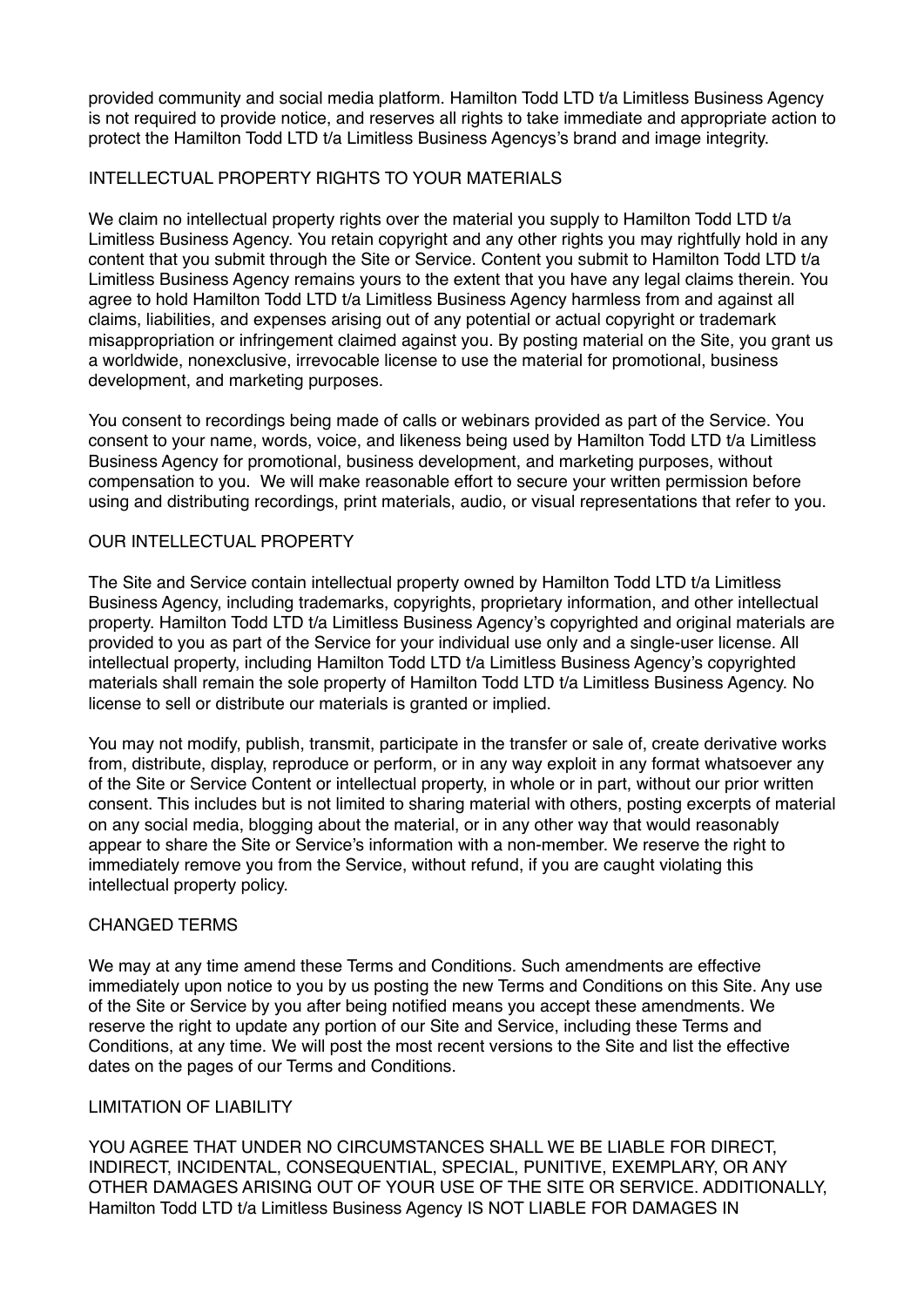CONNECTION WITH (I) ANY FAILURE OF PERFORMANCE, ERROR, OMISSION, DENIAL OF SERVICE, ATTACK, INTERRUPTION, DELETION, DEFECT, DELAY IN OPERATION OR TRANSMISSION, COMPUTER VIRUS, OR LINE OR SYSTEM FAILURE; (II) LOSS OF REVENUE, ANTICIPATED PROFITS, BUSINESS, SAVINGS, GOODWILL OR DATA; AND (III) THIRD PARTY THEFT OF, DESTRUCTION OF, UNAUTHORISED ACCESS TO, ALTERATION OF, OR USE OF YOUR INFORMATION OR PROPERTY, REGARDLESS OF OUR NEGLIGENCE, GROSS NEGLIGENCE, FAILURE OF AN ESSENTIAL PURPOSE AND WHETHER SUCH LIABILITY ARISES IN NEGLIGENCE, CONTRACT, TORT, OR ANY OTHER THEORY OF LEGAL LIABILITY. THE FOREGOING APPLIES EVEN IF Hamilton Todd LTD t/a Limitless Business Agency HAS BEEN ADVISED OF THE POSSIBILITY OF OR COULD HAVE FORESEEN THE DAMAGES. IN THOSE STATES THAT DO NOT ALLOW THE EXCLUSION OR LIMITATION OF LIABILITY FOR THE DAMAGES, OUR LIABILITY IS LIMITED TO THE FULLEST POSSIBLE EXTENT PERMITTED BY LAW. IN NO EVENT SHALL Hamilton Todd LTD t/a Limitless Business Agency'S CUMULATIVE LIABILITY TO YOU EXCEED THE TOTAL PURCHASE PRICE OF THE SERVICE YOU HAVE PURCHASED FROM Hamilton Todd LTD t/a Limitless Business Agency, AND IF NO PURCHASE HAS BEEN MADE BY YOU Hamilton Todd LTD t/a Limitless Business Agency'S CUMULATIVE LIABILITY TO YOU SHALL NOT EXCEED £100.

# THIRD PARTY RESOURCES

The Site and the Service may contain links to third party websites and resources. You acknowledge and agree that we are not responsible or liable for the availability, accuracy, content, or policies of third party websites or resources. Links to such websites or resources do not imply any endorsement by or affiliation with Hamilton Todd LTD t/a Limitless Business Agency. You acknowledge sole responsibility for and assume all risk arising from your use of any such websites or resources.

## INDEMNIFICATION

You shall indemnify and hold us harmless from and against any and all losses, damages, settlements, liabilities, costs, charges, assessments, and expenses, as well as third party claims and causes of action, including, without limitation, attorney's fees, arising out of any breach by you of any of these Terms and Conditions, or any use by you of the Site or Service. You shall provide us with such assistance, without charge, as we may request in connection with any such defence, including, without limitation, providing us with such information, documents, records, and reasonable access to you, as we deem necessary. You shall not settle any third party claim or waive any defence without our prior written consent.

# EFFECT OF HEADINGS

The subject headings of the paragraphs and subparagraphs of this Agreement are included for convenience only and shall not affect the construction or interpretation of any of its provisions.

### ENTIRE AGREEMENT; WAIVER

This Agreement constitutes the entire agreement between you and Hamilton Todd LTD t/a Limitless Business Agency pertaining to the Site and Service and supersedes all prior and contemporaneous agreements, representations, and understandings between us. No waiver of any of the provisions of this Agreement by Hamilton Todd LTD t/a Limitless Business Agency shall be deemed, or shall constitute, a waiver of any other provision, whether or not similar, nor shall any waiver constitute a continuing waiver. No waiver shall be binding unless executed in writing by Hamilton Todd LTD t/a Limitless Business Agency.

# **NOTICES**